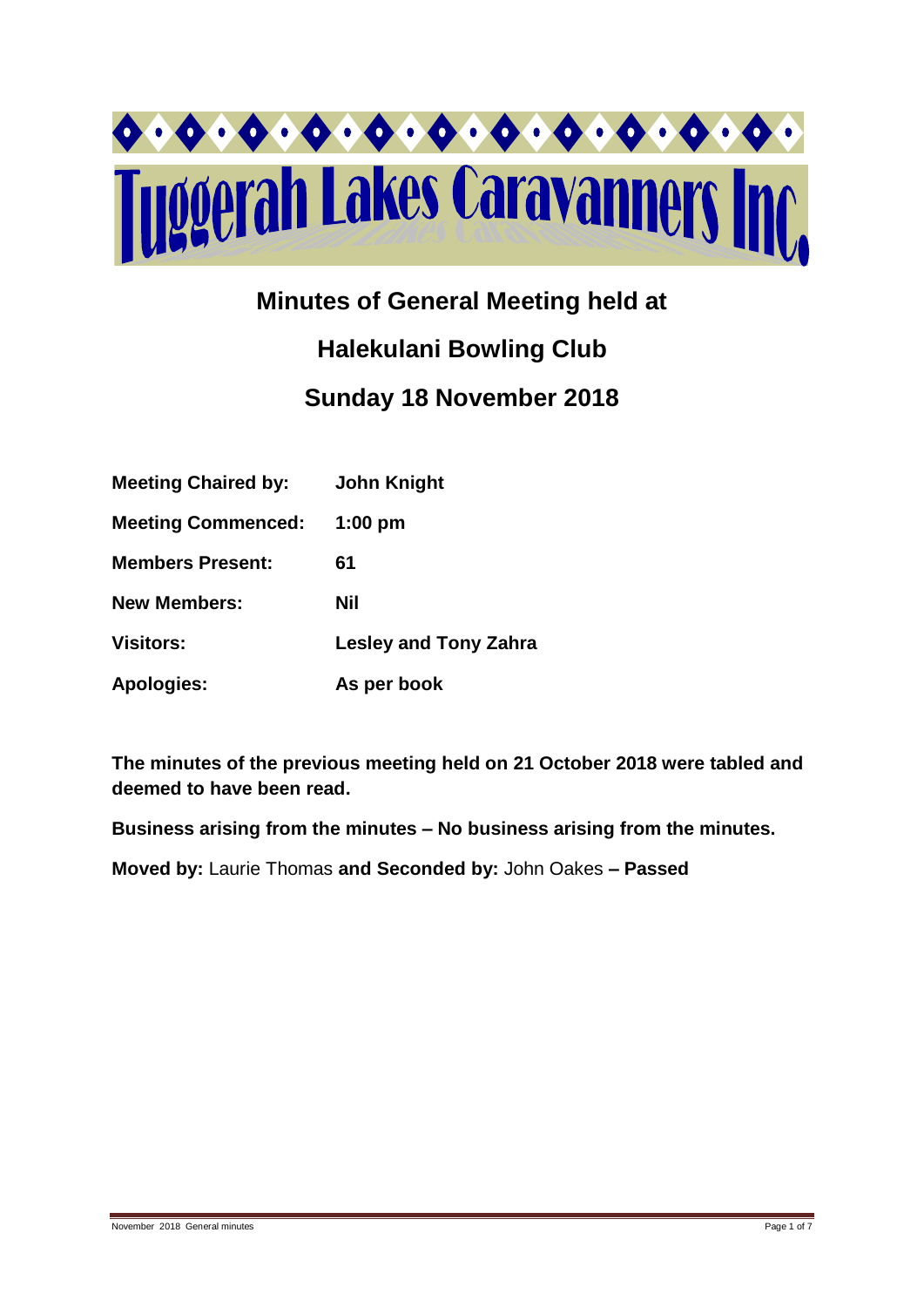**Correspondence In:** Email from NSW Caravan Assn regarding the proposed program for 2019 State Rally in Maitland Email from NSW Caravan Assn regarding minutes etc for the general meeting that will be held at Maitland Showground

**Correspondence Out: Nil**

The meeting for April falls on Easter Sunday (21/4). The members were advised that the meeting for April will now be the 14<sup>th</sup> which is the week before our normal meeting day. It works out that March has 5 Sundays so this will bring it closer to 3 weeks between meetings.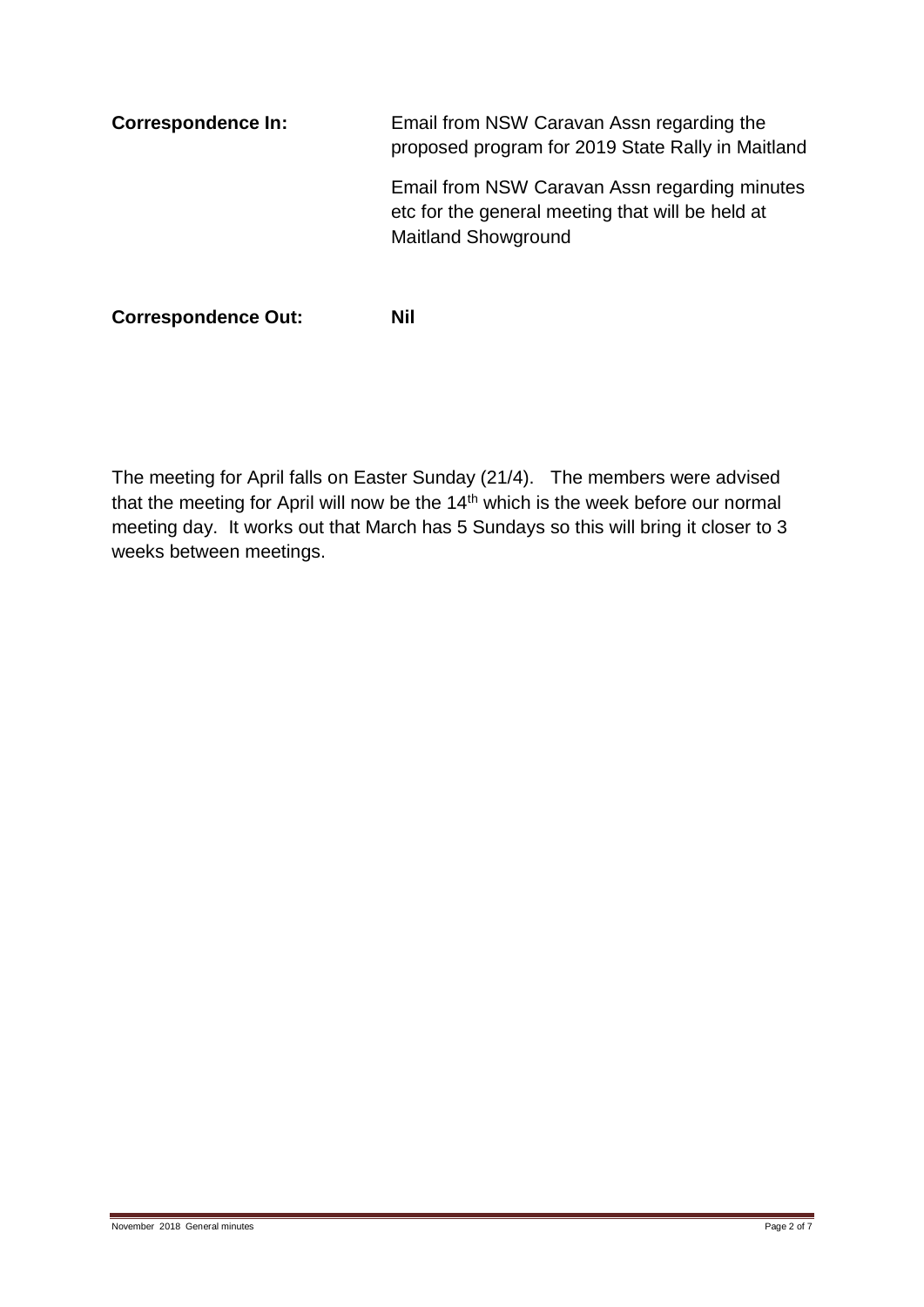# **Treasurer's Report**

# **BANK RECONCILIATION MONTHLY REPORT : OCTOBER 2018**

| Carried Forward: Bank balance as at 31/9/2018 |    |                                      | s  | 8,410.56 |
|-----------------------------------------------|----|--------------------------------------|----|----------|
| <b>INCOME-October 2018</b>                    |    |                                      |    |          |
| Joining Fee                                   | \$ |                                      |    |          |
| Annual subs                                   | \$ |                                      |    |          |
| <b>Club Raffles</b>                           | \$ | 146.00                               |    |          |
| Melbourne Cup Lunch                           | \$ |                                      |    |          |
| Christmas Lunch                               | \$ |                                      |    |          |
| Donation (CIL Ins. Commission)                | Ś  | 18.42                                |    |          |
|                                               |    |                                      |    |          |
| <b>TOTAL INCOME</b>                           | \$ | 164.42                               | \$ | 8,574.98 |
| <b>EXPENDITURE- October 2018</b>              |    |                                      |    |          |
| Raffle                                        | \$ | 139.99                               |    |          |
| <b>Website Costs</b>                          | \$ | 178.14                               |    |          |
| Admin                                         | \$ | 50.50                                |    |          |
| Transferred to Debit A/C for T/Worth          | \$ | 1,000.00                             |    |          |
| <b>TOTAL EXPENDITURE</b>                      | \$ | 1,368.63                             |    |          |
| <b>Closing Balance</b>                        |    |                                      | \$ | 7,206.35 |
|                                               |    | <b>BANK STATEMENT RECONCILIATION</b> |    |          |

|                                      |     | 7,206.35 |
|--------------------------------------|-----|----------|
| ess Unpresented Cheques*             |     | 39.99    |
| Balance 31.10.18                     | - s | 7.246.34 |
| <b>BANK STATEMENT RECONCILIATION</b> |     |          |

\* List of Unpresented Cheques:

18349825: \$39.99

Statement and Reconciliation prepared by

. . . . . . . . . . . . . . . . . . Treasurer: L. R. Laney

. . . . . . . . . . . . . . . . . . . . President: J. Knight

Moved by: Lorraine Laney **Seconded by:** Norm Moore that the treasurer's report be accepted **– PASSED**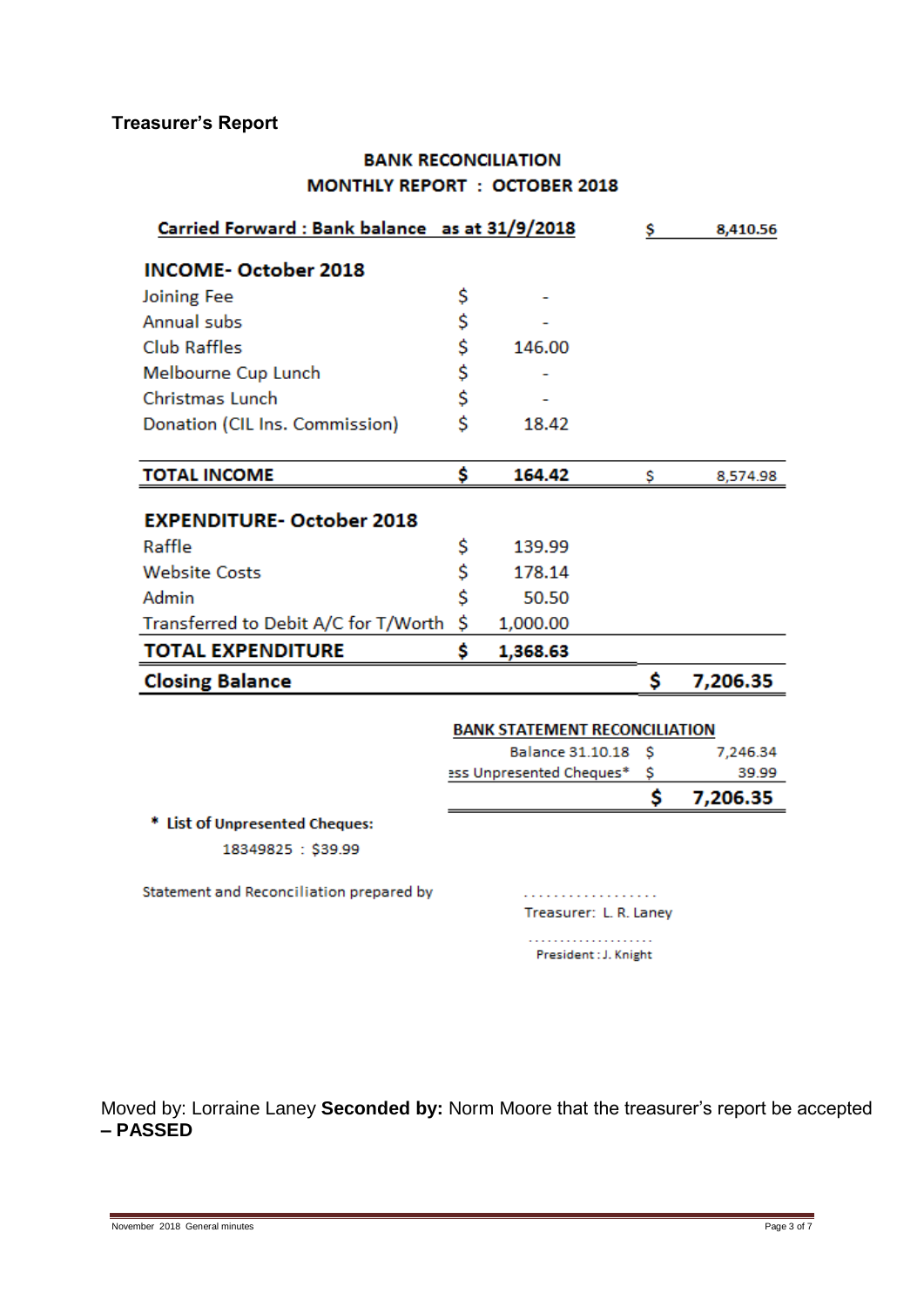# **Social Director's Report**

Good afternoon members

Wow, just how memorable was the rally to Tamworth. The 56 members who attended, I'm sure everyone had a fantastic time despite the extreme weather conditions. Some members dived into the pool fully clothed to cool off.

Saturday night we were entertained by Kev Spencer, with his entertainment skills bringing many members to their feet dancing. It was an absolute delight to see Roy and Laurel on the dance floor and Graham has taken a video of them memorable sight.

Monday was a fun morning with 20 ladies making their own corsage to match their outfits the following day. The park provided a magnificent lunch for us on Melbourne Cup Day. Because of the heat many ladies wore their swimmers under their dresses with some diving into the pool, dress and all, several times.

Some of our members asked if we were going back to Tamworth next year and there was a unanimous vote to return. The park has put their thinking caps on for something special for our visit.

By now you should have received your program for Des' Leisure Rally to Narrabeen, if not I have some copies. Many of us will be heading down after the meeting today with some members already there. Unfortunately I believe that the park has put outsiders within our group. Please let me know if your requested site has been changed but on checking, as at Friday morning all were correct.

New Year's Eve is at The Olesen's. Peter and Carol cannot be here today but Graham has the receipt book to take your payment of \$60 p/p to cover your stay at their property at Martinsville.

Middle Rock March 2019 – Aimee has asked that I remind you that they require your final payment by 30 January 2019.

Christmas Lunch – Sunday 9th December 2018

Remember this year your lunch will be sponsored by TLC. Doors will open at 12 noon and members with disabilities will be given first entry.

On arrival you will be marked off the list and given two tickets:

- 1. A welcome drink
- 2. A lucky door ticket

If you arrive on the day without previously having put your name on the list you will be charged \$25 per person. The Hali need to have numbers for catering purposes so please add your name to the list today.

Any questions? See you at Narrabeen and happy travels.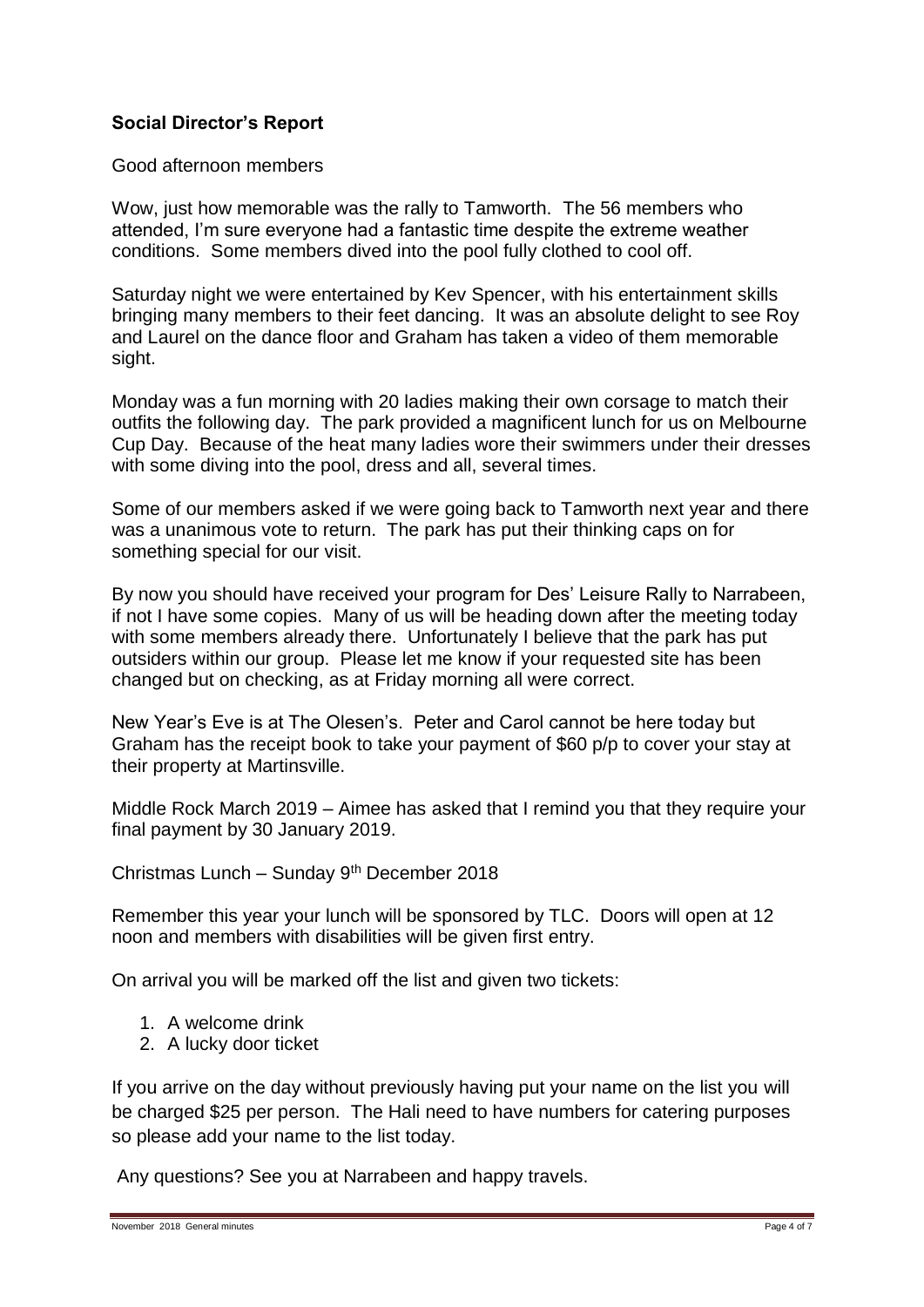# **Welfare Report**

Fay had a phone call from Sue Lenane regarding Mick. He is still not well and it will take a little while for him to get back on his feet. We hope he is back with us soon.

Lyn Airs is in Newcastle hospital if anyone would like to send a card or visit.

John Shawcross had a fall but is OK now and is coming along very well.

John Holland is not well at the moment as he is trying to get his levels back up.

Judy Brown and Deb Latham are with us today and it was great to see them.

#### **Members Rep**

Norm Moore has nothing to report but if you have anything you would like him to come back to the committee with please make sure you talk to him.

#### **Tour Director's Report**

Hi Everyone

- 1. Christmas Lunch 9 December If you haven't put your name on the list could you please advise Susan Edwards ASAP as she needs to know the numbers to advise The Hali. You can contact Susan on 0414 452 317.
- 2. Olesens New Year's Eve party The cost for this is \$60 per person which covers dinner on NYE and nibbles one afternoon. Could you please make sure you pay either Carole or Peter by the November meeting. – **Peter and Carole Olesen**
- 3. Lakeside Tourist Resort Forster 4-18 February 2019 If you would like to attend please make sure you add your name to the list and then contact the park and pay your deposit. – **Coral Kane**
- 4. Shoal Bay Caravan Park 8-23 February 2019 I have checked and there are still sites available. If you want to go, give the park a call.– **Richard Majchrowski**
- 5. TLC Club Rally to Middle Rock 28 February 7 March 2019 Could you please check the list and either add or remove your name – more to come over the next couple of months. – **Club Organised**
- 6. State Rally 2019 21, 22, 23 and 24 March 2019
- 7. Beechworth Ramble 22 30 April 2019 More to come over the next couple of months.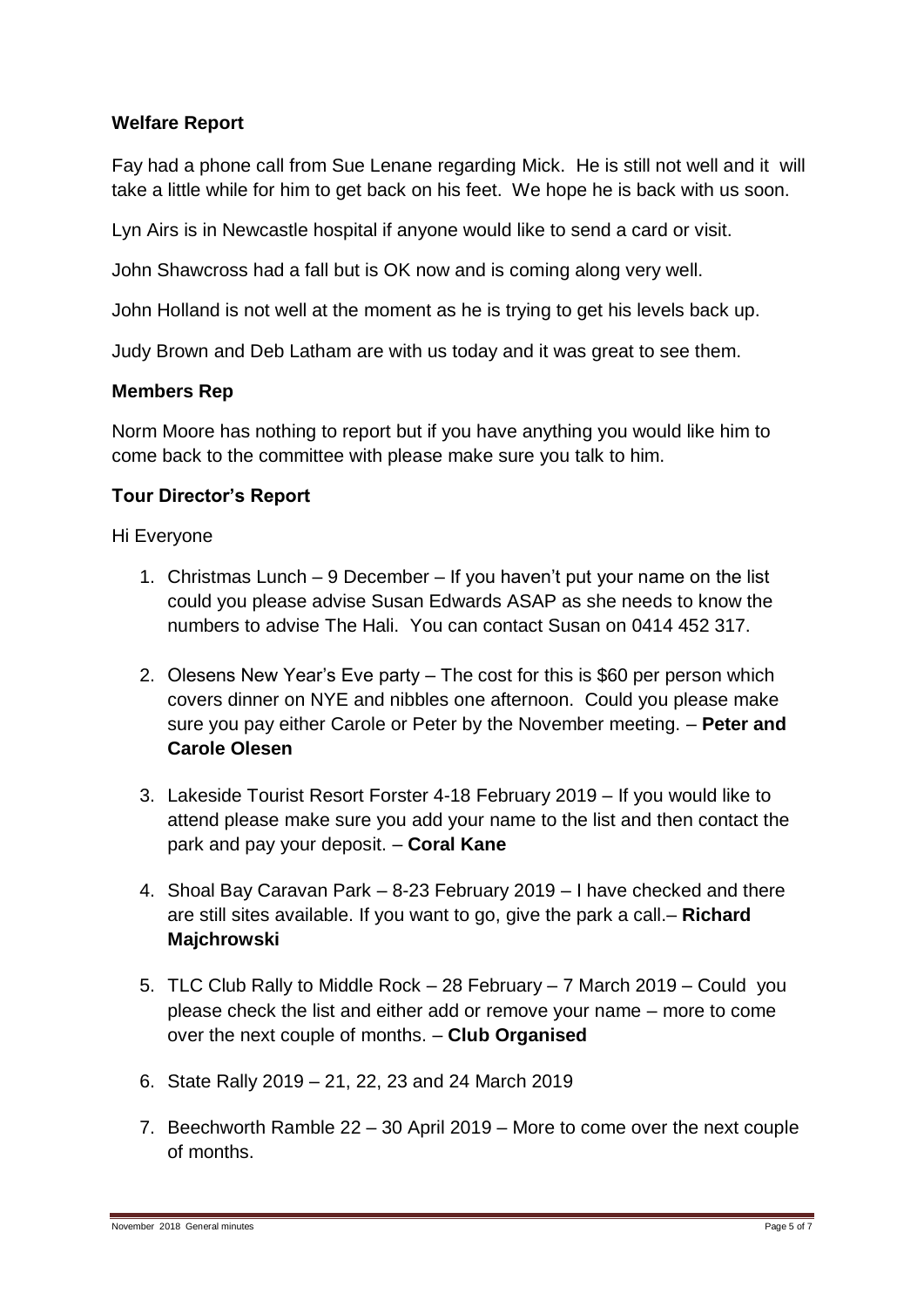There are other trips such as Boggabri and Hartwood but we will need to have someone who will be the contact person. If you want to organise any trips and need help please let us know and we will help out where we can.

# **Editor's Report**

Not much to report. I haven't received any reports from Tamworth but if you have anything you wish to go into the newsletter please let me know.

# **Vice President's Report**

I have been looking into getting a guest speaker to come to one of our meetings, so if you think you can talk to our members with some interesting information, or if you now someone please pass the information onto Fay Thomas so she can organise a date.

# **NSW State Council Report**

The NSW state council met yesterday (Saturday 17<sup>th</sup>) at Maitland Showground.

John Spencer has stood down as the state president and the Executive appointed Bruce Harrison as the new president.

The NACC is working on a Locality Expenditure Database. Clubs and state associations will be asked to provide details of all moneys that the members spend whilst attending rallies. The need has come about as the operators of venues have been asking the organisers of state and other rallies "what's in it for us?" In future the rally organisers will have the data on hand to show that there is considerable financial benefit for having an event in their area. The database should be on line for use by the end of the year.

State Rally next year, there are currently 113 registrations for the rally. There is still room for another 27 or so vans.

There has been an offer from the Newcastle club to host the 2021 rally, at this stage they intend to hold it at Myuna Bay Sport & Recreation Centre.

The South Australian State Council has announced that they will be hosting the 2021 National Rally near Renmark.

**General Business –** No general business arose